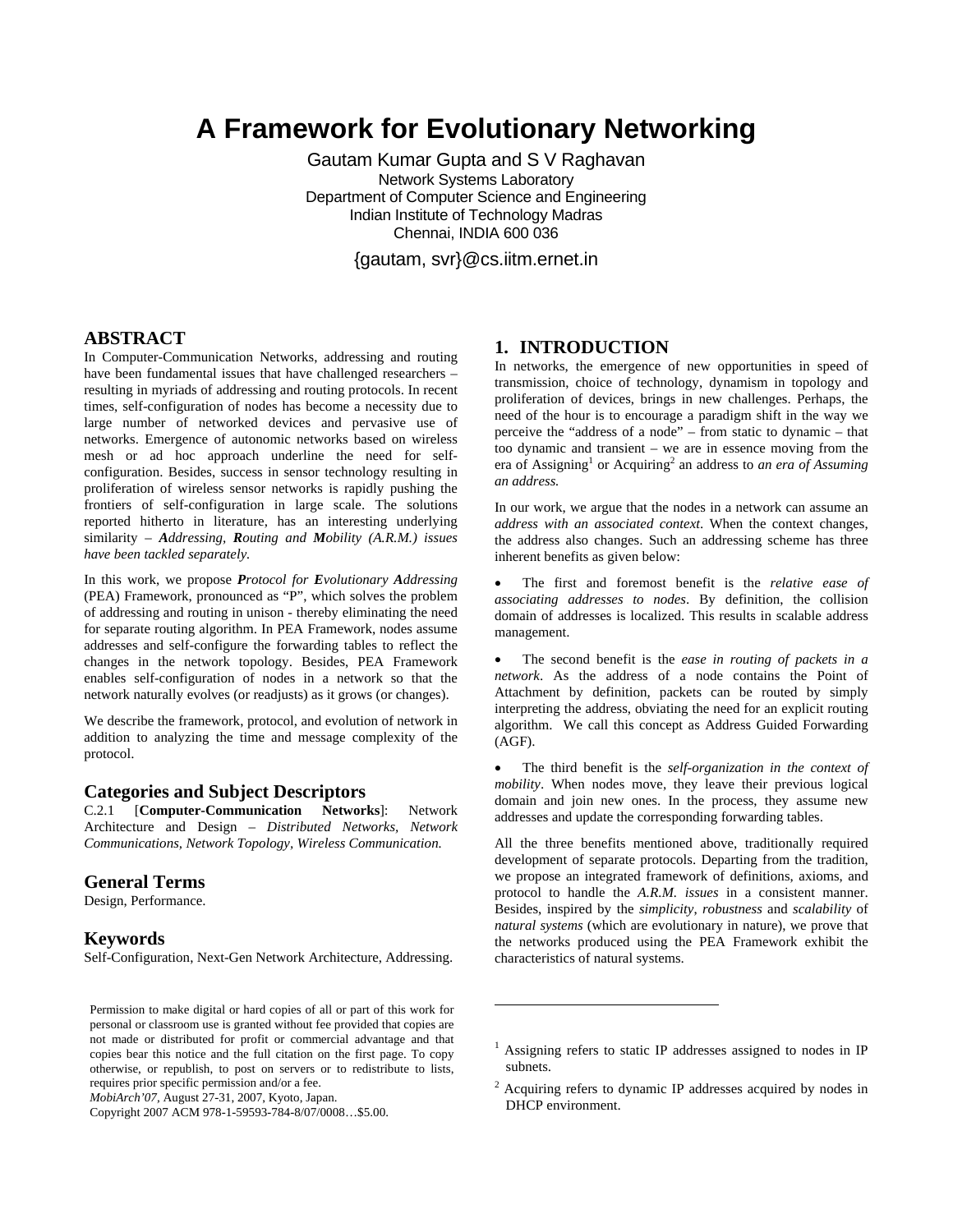# **2. PEA FRAMEWORK**

A framework is a system (or an extensible structure) of describing concepts, principles or methods that is used to build something [1]. PEA Framework comprises of a *conceptual component* (Definitions, Axioms, Information and Properties) and an *operational component* (PEA Protocol). The conceptual and operational components of PEA Framework are the guiding principles for self-configuration of nodes. In the PEA Framework, networks evolve based on a Policy of Evolution. Conceptual component of PEA is *independent* of the Policy of Evolution and the operational component, i.e. the PEA Protocol, is dependent on the Policy of Evolution.

## **PEA Definitions**

*Node* – Node is any communication device that is used to form a network. We call it a PEA node.

*Address* – A PEA node has two types of addresses - Local and Global.

*Cluster* – A group of nodes that are in the vicinity of each other in terms of signal strength.

*Local Address (LA)* – Local Address of a node is unique in its cluster.

*Global Address (GA)* – Global Address of a node is unique in whole network.

*Family* – A family is a collection of an  $L_1$  cluster with all of its descendant clusters, as illustrated in Figure 1. Each family has a unique *family-id*.

*Peer-to-Peer Join* – Within a cluster, two nodes are connected through Peer-to-Peer (P-2-P) join.

*Parent-to-Child Join* – Two nodes at consecutive levels are connected through Parent-to-Child (P-2-C) join.

*Cluster-to-Cluster Join* – Two nodes at non-consecutive levels are connected through Cluster-to-Cluster (C-2-C) join.

*Cluster Head Node (CHN) –* A node is said to be Cluster Head Node if it forms a P-2-C join with its upper level node. In Figure 2, gray color nodes that have LA 1 and 2 are CHNs.

*Gateway Node (GN)* – A node is said to be Gateway Node if it forms a C-2-C join across families or networks. In Figure 2, checked nodes are GNs.



Figure 1. Fragment of a PEA network having 3 families, F<sub>1</sub>,  $F_2, F_3$  and 3 levels,  $L_1, L_2, L_3$ 

To manage addressing and routing in any network, we need to impose some structure on the network of nodes. In system design, hierarchy is often used to organize entities in a system, as it can deal with complexity and scalability [2]. By the same token, hierarchy becomes the natural choice for the organization of nodes in a network. In PEA Framework, hierarchy is the fundamental structure and PEA networks have different levels of *clusters of nodes* viz.  $L_1$ ,  $L_2$ ,  $L_3$  and so on, with  $L_1$  as the root. Fragment of such a PEA network with three levels is shown in Figure 1.

#### **PEA Axioms**

- **1.** A node can have only one Local Address but it can have more than one Global Addresses.
- **2.** Within a cluster, all nodes are at the same hierarchical level.
- **3.** At a time, there can be only one type of join between two nodes.
- **4.** At a time, a node can be in one cluster only.

# **2.1 PEA Node and its Associated Information**

In PEA Framework, each node has following information that is needed for the operation of the PEA protocol.

#### **Neighborhood Information**

- a. Peer Address Set (PAS): It is set of Local Addresses (LAs) of all the nodes in the same cluster.
- b. Cluster Head Address Set (CHAS): It is set of LAs of Cluster Head Nodes in the same cluster.

#### $CHAS \subset PAS$

- c. Gateway Address Set (GAS): It is set of the LAs of all GNs with which a node establishes C-2-C join.
- d. Child Address Set (CAS): It is set of LAs of all the child nodes of a node. It will be non empty only if the node is a parent node with one or more child nodes.

#### **Hierarchy Information**

- e. Hierarchical level (L): It is the level of the node in the PEA network hierarchy.
- f. Family Set (FS): It is set of all the *family-ids* of the families to which a node belongs. A node can be multi-homed to more than one family.

#### **Packet Routing Information**

- g. Global Address Prefix Set (GAPS): It is set of prefixes of all the GAs of a node such that appending LA or  $\phi$  (Null) to the prefix results in one of the GAs of the node.
- h. Intra-Cluster Forwarding Table (ICFT): It is set of ordered pairs of LAs. For example ICFT of a node *x* is as follows.

ICFT 
$$
(x) = \{(4, 1), (1, 1), (3, 3), (5, 3), (x, *)\}
$$

 In the ordered pair, the first element is LA of destination and the second element is LA of next hop that is used to reach the destination. The element  $(x, * )$  signifies that  $x$  is the LA of the node itself. We can establish relation between ICFT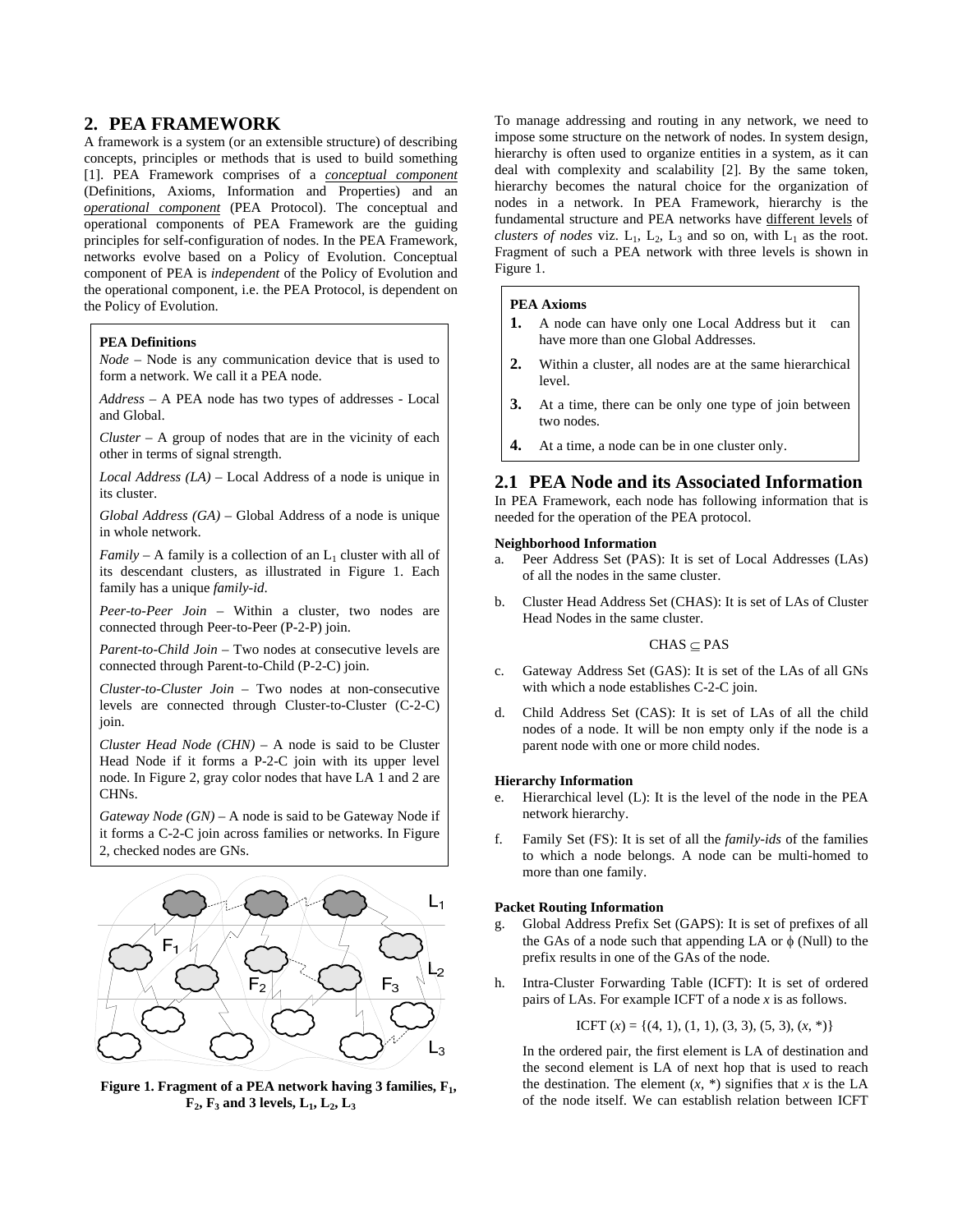and PAS as follows.

$$
ICFT \subset (PAS X PAS) \cup \{(x, *\})
$$

i. Inter-Family Forwarding Table (IFFT): It is set of ordered pairs of *family-id* and LA. Example of IFFT of an L<sub>1</sub> node is as follows.

$$
IFFT = \{(1, 5), (2, 4), (4, 7), (3, *)\}
$$

In the ordered pair, the first element is *family-id* of the destination family and the second element is the LA of GN that is used to reach the destination family. The element (3, \*) signifies that 3 is the *family-id* of the node.



**Figure 2. Illustration of CHN, GN and GA of a node** 

For an isolated node, the PAS, CHAS, GAS, CAS, FS, GAPS, ICFT and IFFT sets will be NULL. The value of L will be 0. As a node joins a network, there are appropriately updated by the PEA protocol.

## **2.2 Properties of PEA Nodes**

The definitions, axioms and PEA node information described hitherto give rise to the following properties:

*P1*. Family Set of an  $L_1$  node is always a singleton set.

*P2.* For  $L_1$  nodes, Cluster Head Address Set (CHAS) is always an empty set.

*P3.* Inter-Family Forwarding Table (IFFT) of non  $L_1$  nodes is always an empty set.

## **2.3 Anatomy of Global Address (GA)**

The GA of a node consists of *family-id*, *LAs of intermediary P-2- C Join nodes*, and the *LA of the node* itself. For example, the GA of the node shown in black color in Figure 2 is 3-62-41-5. Here 3 is the *family-id*, 5 is the LA, and the middle part - 6, 2, 4 and 1 - is the LAs of the intermediate P-2-C join nodes (shown in gray color in Figure 3). These intermediate nodes  $-6$ , 2, 4 and 1 – come into the picture while traversing path from  $L_1$  cluster to the node under discussion. Since there can be more than one path from  $L_1$  cluster to the node, it can potentially have more than one GA. Besides, forwarding of packets is guided by the GA of the destination. This results in a novel concept of *Address Guided Forwarding* (AGF) [3].

If *c* is the number of bits in a LA, *f* is the number of bits in *family-id*, *l* is the number of bits in hierarchical level, L, then the minimum and maximum length of *Global Address (GA)* of a node will be  $f + c$  and  $f + 2 \cdot c \cdot (2^{7} - 1) + c$  respectively.

# **3. PEA PROTOCOL**

PEA protocol is designed for self-configuration of nodes' address and the corresponding forwarding tables. PEA protocol consists of three sub-protocols called JDP (Join Decision Protocol), JEP (Join Establishment Protocol), and JTP (Join Termination Protocol). JEP and JTP handle join establishment and termination between two nodes. PEA has three types of joins: P-2-P, P-2-C and C-2-C. Using the Policy of Evolution, JDP decides the type of join to be established. One can visualize the role of the three joins as follows: P-2-P join fills a cluster, P-2-C join forms a hierarchy of clusters, and C-2-C join fuses all the hierarchies forming the PEA network.

When a new node enters the PEA network, JDP decides the type of join to be established. JEP establishes this join, thus initializing the address and the forwarding tables of the node. When the node leaves, JTP terminates the existing join, and updates the forwarding tables of the remaining nodes. *Mobility* of a node is handled as *JTP followed by JDP and then JEP*, as the existing join has to be terminated before the establishment of a new join. In summary, new nodes are handled by JDP and JEP and mobility is handled by JTP, JDP, and JEP in a cycle.

Since a node's GA changes due to mobility, to avoid (or minimize) disruptions at upper (transport) layer, mechanisms similar to Extended TCP [4], MSOCKS [5], SCTP [6] etc. can be used. After assuming the new address, the node informs its peer communicating nodes and their cluster head nodes about the new address so that the communication continues without disruption. Upper bound on the time a node takes to assume a new address is presented in section 4.

*Network Evolution using HELLO Messages:* PEA network evolves using *HELLO messages* broadcast by nodes as beacons. If a node is already in the network, then the beacon signifies that the node is alive and if the node is "new", beacon signifies a join. The nodes then exchange messages based on Challenge – Response (C-R) protocol and JDP then takes over to decide the type of join. C-R based approach prevents circular transmission resulting in "infinite" join.

*Illustration of PEA Protocol Operation:* Evolution of a PEA network begins when two isolated PEA nodes come in the vicinity of each other and forms an  $L_1$  cluster. Using P-2-P joins the cluster fills up to the maximum cluster size. Once the cluster is full, next level of clusters and other  $L_1$  clusters are formed using P-2-C and C-2-C joins respectively. The order in which P-2-C and C-2-C joins are established is decided by policy of evolution. Thus, hierarchy of clusters and fusion of these hierarchies occur as per policy of evolution. In Figure 3, a fragment of an already evolved PEA network is shown. Here, we illustrate the instances of the three joins: P-2-P, P-2-C and C-2-C.

In order to appreciate the operational simplicity of PEA protocol, one should understand the three join operations and the context in which they happen. It is important to note that when a P-2-P join is used (between two nodes in a cluster), the information associated with all the nodes in the cluster is updated.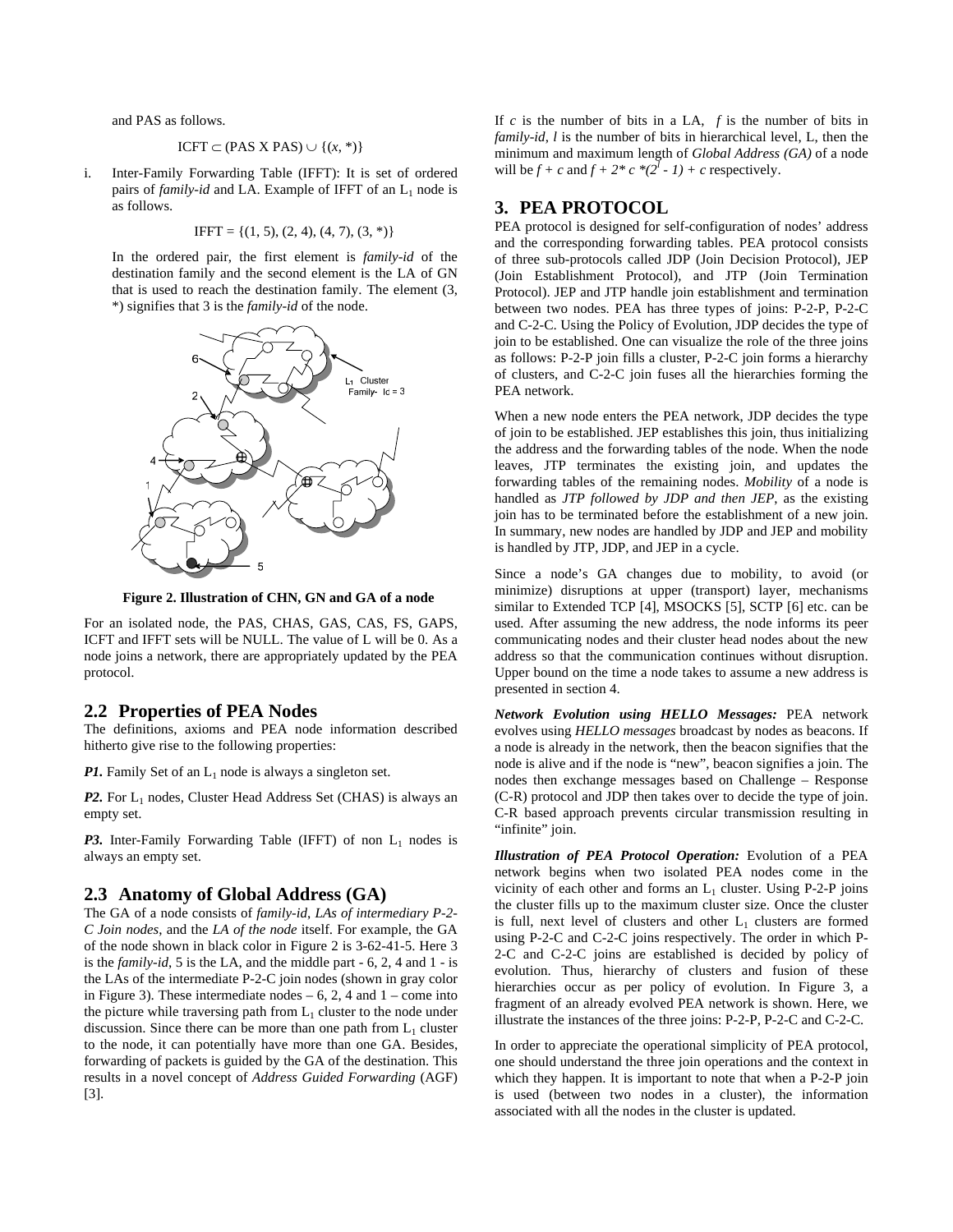

Similarly, when a P-2-C join is used, the information associated with all the nodes that are descendant to P-2-C join is updated. Extending the same logic, when a C-2-C join is used, the information associated with all the  $L_1$  nodes is updated. These three operations are illustrated in the sequel using appropriate annotations in Figure 3.

**Table 1. Impact Matrix of PEA Protocol** 

| Info.<br>Action | P<br>Α<br>S | $\mathcal{C}$<br>Н<br>Α<br>S | $\mathcal{C}$<br>А<br>S | G<br>А<br>S | F<br>S | IC<br>FT | <b>GA</b><br>PS | IF<br><b>FT</b> |
|-----------------|-------------|------------------------------|-------------------------|-------------|--------|----------|-----------------|-----------------|
| $P-2-P$         |             |                              |                         |             |        |          |                 |                 |
| $P-2-C$         |             |                              |                         |             |        |          |                 |                 |
| $C-2-C$         |             |                              |                         |             |        |          |                 |                 |

Table 1 summarizes the PEA node information that is updated when a P-2-P, P-2-C or C-2-C join occurs. The updates in the neighborhood and hierarchy information is minor (used for book keeping purpose only) and they occur only in the *nodes directly involved in the join*. Therefore, we focus on routing information (shown in gray color) of PEA nodes while illustrating the three types of join updates.

A P-2-P join (shown in Figure 3 as single zigzag line) is updated between node 4 and 3 at L3. Before and after the establishment of the P-2-P join, the ICFT of cluster nodes is shown in Table 2. The updated entries are shown in bold face.

| Table 2. Illustration of ICFT updates in the cluster |  |  |  |  |  |  |  |  |
|------------------------------------------------------|--|--|--|--|--|--|--|--|
|------------------------------------------------------|--|--|--|--|--|--|--|--|

| Node          | <b>ICFT</b> (Before Join) | <b>ICFT</b> (After Join)         |
|---------------|---------------------------|----------------------------------|
|               | $(1, *), (2, 2), (3, 3)$  | $(1, *), (2, 2), (3, 3), (4, 3)$ |
| $\mathcal{D}$ | (1, 1), (2, 1), (3, 1)    | (1, 1), (2, 1), (3, 1), (4, 1)   |
| $\mathcal{F}$ | $(1, 1), (2, 1), (3, *)$  | (1, 1), (2, 1), (3, 1), (4, 4)   |
|               |                           | $(1, 3), (2, 3), (3, 3), (4, *)$ |

A P-2-C join (shown in Figure 3 as double zigzag line) is updated between node 2 of  $L_1$  and node 4 of  $L_2$ . Before and after the establishment of P-2-C join, the GAPS of nodes of  $L<sub>3</sub>$  cluster (the one with 4 nodes and blue color arrows) is as follows. The updated entry is shown in bold face.

> GAPS (Before Join) =  $\{2-43-12, 1-31-33\}$ GAPS (After Join) = {2-43-12, 1-31-33, **1-24-12**}

A C-2-C join (shown in Figure 3 as triple zigzag line) between node 1 and 2 is updated. Before and after the establishment of the C-2-C join, the IFFT of  $L_1$  nodes (with *family-id* 1) is shown in Table 3. The updated entry is shown in bold face.

Table 3. Illustration of IFFT updates in L<sub>1</sub> clusters

| <b>Node</b>                 | <b>IFFT</b> (Before Join)  | <b>IFFT</b> (After Join)             |
|-----------------------------|----------------------------|--------------------------------------|
|                             | $(1, *), (2, 4), (3, 1*)$  | $(1, *), (2, 4), (3, 1^*), (4, 4)$   |
| $\mathcal{D}_{\mathcal{L}}$ | $(1, *), (2, 4), (3, 1)$   | $(1, *), (2, 4), (3, 1), (4, 4)$     |
| $\mathcal{E}$               | $(1, *), (2, 4), (3, 1)$   | $(1, *), (2, 4), (3, 1), (4, 4)$     |
|                             | $(1, *), (2, 3^*), (3, 1)$ | $(1, *), (2, 3^*), (3, 1), (4, 3^*)$ |

JDP is based on a policy of evolution to decide the *type of join* to be established. In fact, the policy of evolution decides the structural and topological properties of PEA networks. It is therefore interesting to know the impact of the policy of evolution on the operational efficiency of the PEA protocol.

# **4. ANALYSIS OF PEA PROTOCOL**

In system design, from control theoretic perspective, Observability and Controllability are two important aspects to be considered during analysis. In the work reported in this paper, *we concentrate mainly on the Observability of PEA Framework.* 

*An Approach to Analyze PEA Evolution:* Since PEA protocol pre-supposes the existence of a policy of evolution, we begin the analysis of PEA protocol by considering policy of evolution.

For different policies of evolution, different PEA networks evolve. Basically, a policy of evolution governs the size of core  $(L<sub>1</sub>$  nodes) that has implications on time and message complexity of PEA protocol operation. One such policy of evolution is represented in the following relation.

$$
L_{k}(1) \rightarrow \begin{cases} L_{k}(c/2) + L_{k+1}(c/2) & \text{if } k = 1 \\ \vdots & \text{if } k \neq 1 \\ L_{k+1}(c) & \text{if } k \neq 1 \end{cases}
$$

Here c = maximum size of cluster and  $L_k$  (x) = x nodes at level k. Essentially, an  $L_1$  node gives rise to c/2 nodes of  $L_1$  level and c/2 nodes of  $L_2$  level. But a non  $L_1$  node gives rise to c nodes of next level. We call this policy of evolution as  $L_2L_1...$  because at  $L_1$ level,  $L_2$  and  $L_1$  levels evolve alternately.

Intuitively speaking, use of such a policy of evolution ensures that there will be (always) enough number of  $L_1$  clusters when a network evolves. It is necessary to have *enough*  $L_1$  clusters as their role in PEA network operation is critical (explained in subsequent analysis).

In our analysis, we explore the evolutionary pattern in terms of rounds of clusters. In first round, there is only one  $L_1$  cluster. As nodes come from all the directions, other rounds of clusters are formed. After filling the kth round, k+1th round starts. We call such a formation of rounds as the Ripple Round Model of PEA evolution. If we want to get regular distribution of load on the core of network, we need to control the evolution and foresee how far  $L_1$  nodes grow in PEA network evolution. Using a policy of evolution such as  $L_2L_1\ldots$ , one can evaluate the maximum number of rounds in which the core  $(L_1 \text{ nodes})$  of a PEA network is present.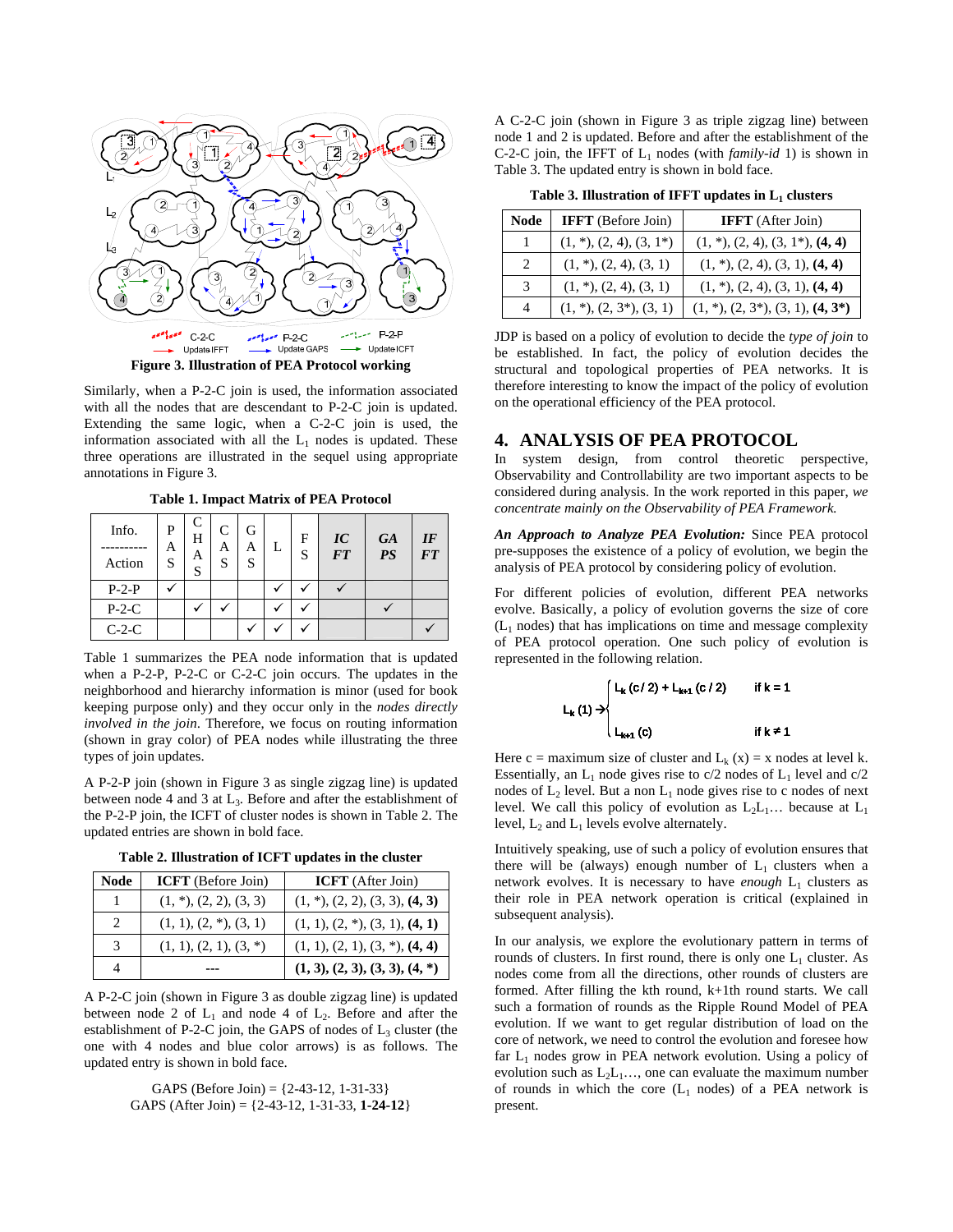

**(a) Small Core (b) Medium Core (c) Large Core** 

#### Figure 4. Three PEA networks evolved using Policy of Evolution L<sub>2</sub>L<sub>1</sub>...

For a given number of  $L_1$  clusters  $(N_f)$  and given cluster size  $(c)$ , the extent, up to which the core of network is present, can be given as follows:

$$
N_f = 1 + (c^2/2)((q^k \cdot 1)/(q \cdot 1)) \text{ where } q = (c^2/2) - 1
$$

This information can be used to estimate the upper bound on forwarding latency.

The four parameters that control the performance of PEA networks are the *arrival rate of nodes*, the *arrival direction of nodes,* the *cluster size* and the *policy of evolution.* Arrival rate of nodes governs the rate at which PEA network evolves. If the nodes arrive at increased rate, the PEA *network will evolve quicker* than otherwise. Cluster size governs the rate at which next levels of clusters are formed. As cluster size increases, the rate at which *newer levels are formed slows down*. But the trend in time and message complexity does not change. Therefore, in our simulation experiments, we concentrate on the *policy of evolution* in conjunction with *arrival direction of nodes.* 

For the  $L_2L_1...$  policy of evolution, with controlled arrival direction, PEA network evolution is shown for three different scenarios in Figure 4. Here, evolution of PEA networks can be visualized as blooming flower starting from first  $L_1$  cluster. Basically these three scenarios of evolution differ in the size of core  $(L_1$  nodes). For small core, arrival direction is chosen such that new nodes go to fill non  $L_1$  clusters so that core evolution is restricted. For large core, arrival direction is chosen such that new nodes always fill  $L_1$  clusters so that the core evolves at a rapid rate. But if we release the constraint of controlled arrival direction and allow nodes to come from all directions uniformly, the medium core PEA network is evolved. In fact, we observed in all our simulation experiments that the medium core PEA network is the most probable in PEA evolution. It should be noted that the evolution of these three scenarios of PEA networks is done manually so that the arrival direction can be controlled to contain the core at desired size.

We consider these three scenarios of evolution because large and small core PEA networks are two extreme cases of PEA evolution (even though they are extremely rare) while medium core PEA network is a realistic case of PEA evolution. In the sequel, we report on simulation experiments from the performance point of view.

*Comparison of the three scenarios of PEA Evolution:* We

compare the three scenarios of PEA evolution – large, medium and small core - with respect to the following two criteria: Join Establishment Time (JET) and Message overhead.

In a PEA network, the amount of time a node takes to establish a join is called Join Establishment Time (JET). In case of node mobility, JET is equivalent to handover latency. Establishment of a join consists of associating an address to the node, initializing the forwarding tables of the node and updating the information of other corresponding nodes.



Figure 5 shows how cumulative mean JET varies as the network evolves in the three scenarios. From the point of view of JET, large core network is the worst while small core network is the best. It happens because in large core most of the nodes are  $L_1$ nodes and in small core  $L_1$  nodes are very few. As explained in section 3, when  $L_1$  nodes establish C-2-C joins, it results in update of all  $L_1$  nodes. In other words, a C-2-C join takes more time to establish than other types of join. Therefore, as core size  $(L<sub>1</sub>)$ nodes) increases, JET also increases. *This disfavors large core PEA evolution.* 

When a join is established, a number of update messages are transmitted to disseminate information about the updated join. This Message overhead is shown for three different scenarios of PEA evolution in Figure 6. Again, from the point of view of message overhead, large core network is the worst while small core network is the best. The reason is that in large core most of the nodes are  $L_1$  nodes and establish C-2-C joins. And as explained earlier in section 3, each C-2-C join entails update of all the  $L_1$  nodes. Therefore, as the core size  $(L_1 \text{ nodes})$  increases,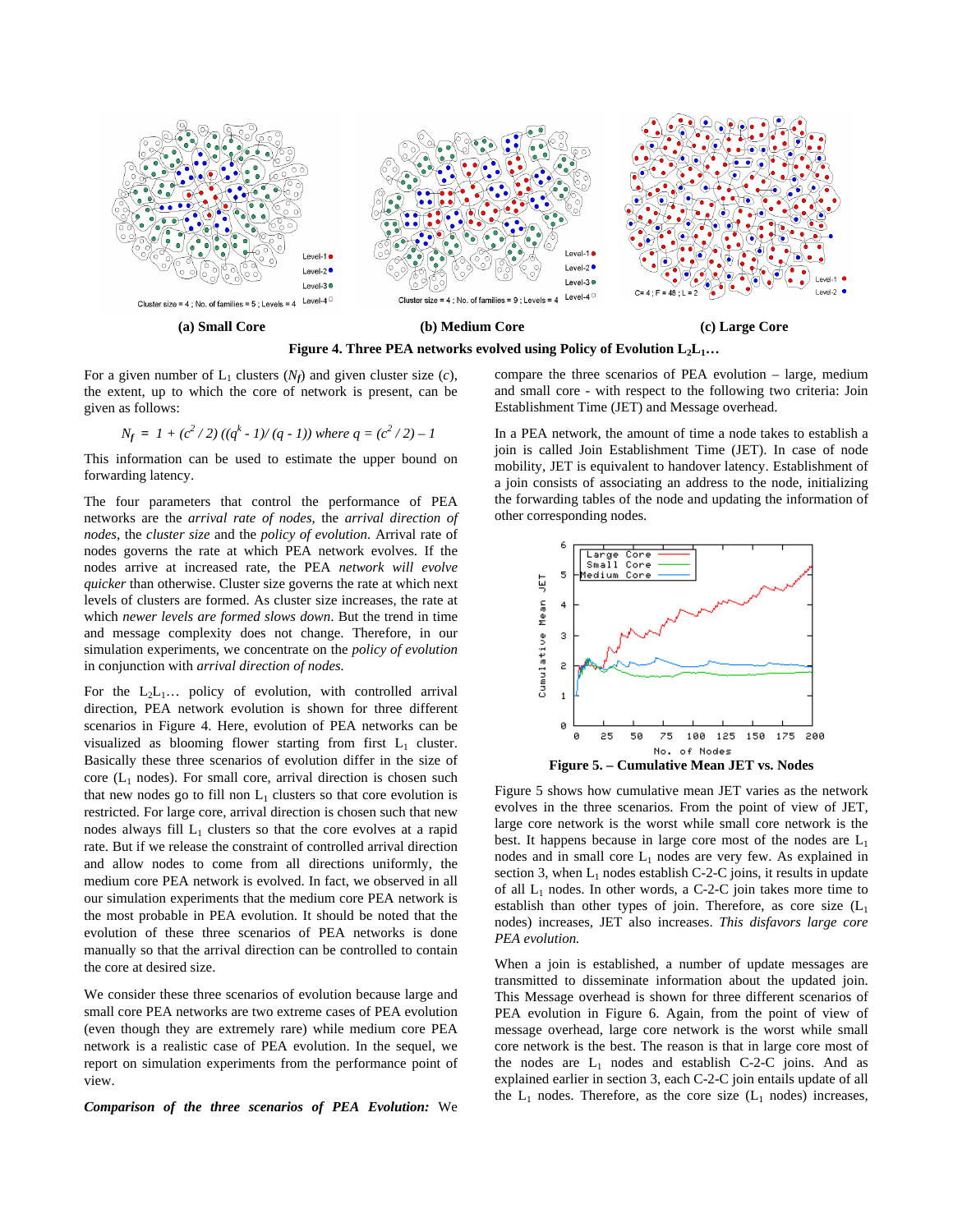message overhead also increases. *Again, this disfavors large core PEA evolution.* 



**Figure 6. – Cumulative Mean Messages vs. Nodes**

From JET and Message overhead analysis, one can safely *exclude large core* PEA networks. And one may conclude that PEA network with small or medium core is desirable. But there is a tradeoff between time-message complexity and other performance criteria. Small core signifies lesser no. of  $L_1$  clusters which in turn implies lesser no. of GAs per node. This results in lesser no. of paths between any two nodes and *overloads* the small no. of L<sub>1</sub> nodes. Besides, small core PEA network is more prone to disconnectivity due to scarce  $L_1$  clusters. These results reinforce our intuition that *medium core PEA network* has desirable tradeoff between time-message complexity and other performance criteria such as no. of paths etc. Medium core PEA network that is natural and realistic, and perhaps the best scenario in PEA network evolution, from performance point of view.

So far, we have seen that a given policy of evolution with controlled arrival direction results in PEA networks of varying core sizes and the resulting medium core PEA network is the most desirable and realistic scenario of PEA evolution. In the following section, we analyze performance of PEA networks evolved using various policies of evolution and *identify the ideal policy of evolution.* While analyzing different policies of evolution, it is worth noticing that the nodes come from all the directions with uniform distribution.

*Performance of different Policies of Evolution:* In PEA Framework, role of the policy of evolution is to determine the core size for the evolved network. Instead of  $L_2L_1...$  as policy of evolution, one can have some other policy of evolution such as  $L_2L_2L_1...$  which means that  $L_1$  nodes form two  $L_2$  clusters then one  $L_1$  cluster alternately and like wise. We take following five policies of evolution in consideration:  $L_2L_2L_2L_1...$ ,  $L_2L_2L_1...$  $L_2L_1...$ ,  $L_2L_1L_1...$ , and  $L_2L_1L_1L_1...$  To compare these five policies, again we use the same two criteria: JET and Message overhead. The results reported in this section are obtained through simulation using MATLAB [7] with uniform arrival direction and cluster size 4. Due to uniform arrival direction, PEA networks with medium core evolve.

From Figure 7 and 8, one can observe, as core size  $(L_1 \text{ nodes})$ increases due to policy of evolution, JET and message overhead also increases. It happens for  $L_2L_1L_1...$  and  $L_2L_1L_1...$  because no. of  $L_1$  nodes and therefore C-2-C joins increases which are costly in terms of JET and message overhead. On the contrary, for



**Figure 8. – Cumulative Mean Messages vs. Nodes**

The next logical step is to identify (construct) the ideal policy of evolution? From the above analysis, one can conclude that policy of evolution has direct impact on performance of evolved network. One should choose a policy of evolution such that the core size is neither too large nor too small. Considering the tradeoff between time-message complexity and other performance criteria such as no. of paths etc., our choice of the policy of evolution  $L_2L_1...$  satisfies this criterion because it produces  $L_1$ and non  $L_1$  nodes alternately.

### **4.1 Asymptotic Analysis**

To understand the upper and lower bounds on time and message complexity of PEA protocol, we perform the asymptotic analysis of the PEA protocol. It is worth noticing that asymptotic analysis is independent of policy of evolution. Since PEA protocol consists of three sub-protocols, we investigate each of the subprotocol for analysis.

#### *4.1.1 Time Complexity*

The Time Complexity of an algorithm is a measure of time it takes in execution of algorithm. Here, we compute time taken by PEA Protocol (i.e. JDP, JEP and JTP). Time complexity of JDP is always Θ**(1)** because in each case, JDP decides the type of join in constant time.

The time complexity of JEP and JTP depends on Update-ICFT( ), Update-GAPS( ) and Update-IFFT( ) procedures that are invoked due to update in P-2-P, P-2-C and C-2-C joins respectively. Since

 $L_2L_2L_1$ ...and  $L_2L_2L_1$ ..., number of  $L_1$  nodes are lesser and therefore JET and message overhead is also lesser.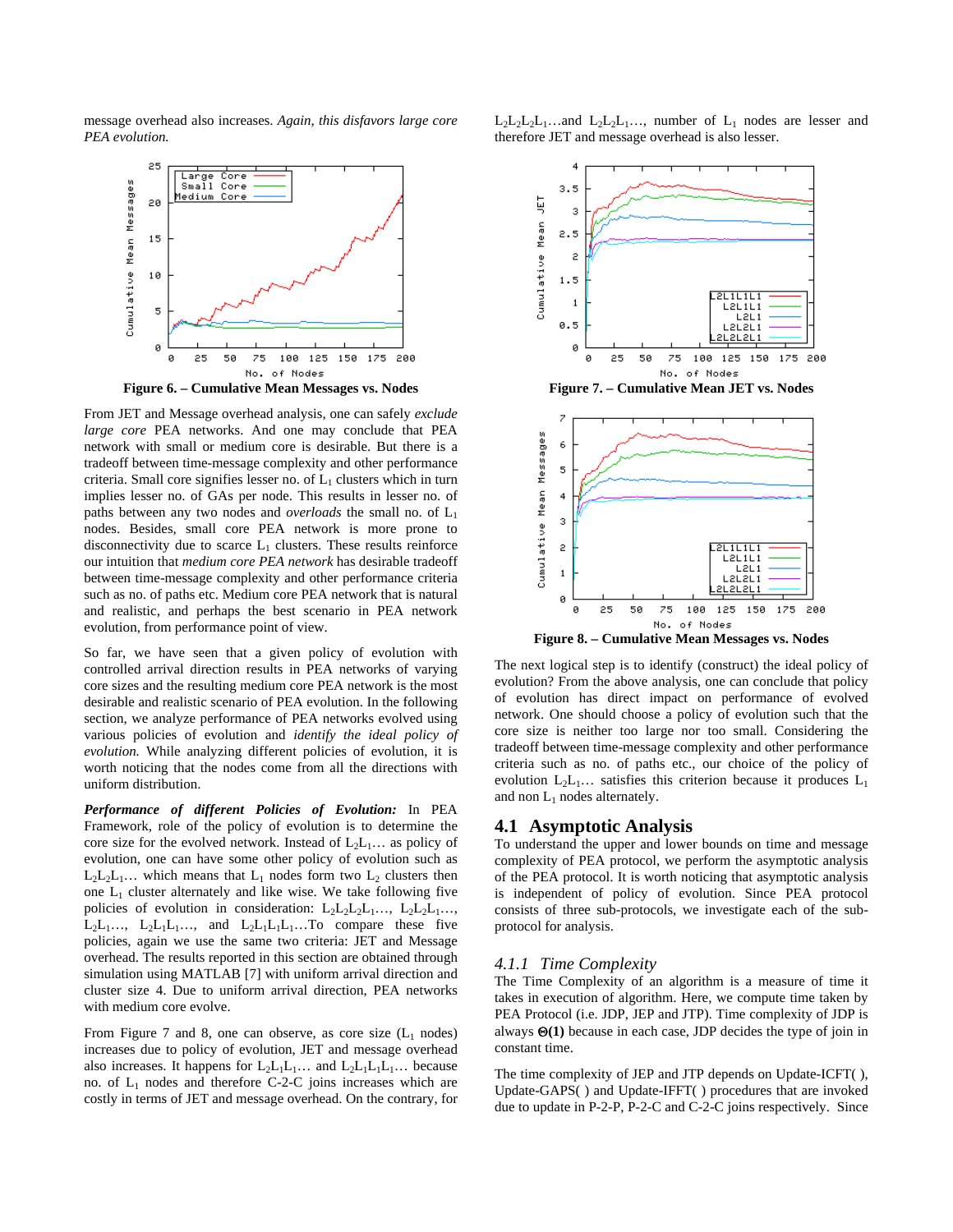Update-ICFT messages are transmitted in one cluster only as shown in Figure 3, the time complexity of Update-ICFT( ) procedure is  $\Theta(c)$ , where *c* is the cluster size. The time complexity of Update-GAPS( ) depends on which P-2-C join is updated. In case of establishment of a P-2-C join with an isolated node, the time complexity is always Θ**(1)**. If a P-2-C join is updated between two non isolated nodes, the time complexity depends on the level at which P-2-C join is updated as shown in Figure 3. Suppose, there are *l* levels below the updated P-2-C join, the time complexity will be Θ**(c\*l)**. Update-IFFT( ) procedure updates the IFFT of all the  $L_1$  level nodes, as shown in Figure 3. In the best case,  $L_1$  nodes of only one cluster are updated – thus resulting in time complexity as Θ**(c)**. In the worst case, when  $L_1$  nodes are spread throughout the network, the time complexity of Update-IFFT( ) procedure will be Θ**(r)**, where *r* is the radius of the evolved network. In Table 4, these time complexities are tabulated.

|  | Table 4. Time Complexity of PEA Protocol |  |  |
|--|------------------------------------------|--|--|
|--|------------------------------------------|--|--|

| Action  | Algorithm       | <b>Best Case</b> | <b>Worst Case</b>           |
|---------|-----------------|------------------|-----------------------------|
| $P-2-P$ | $Update-ICFT()$ | $\Theta$ (1)     | $\Theta$ (c)                |
| $P-2-C$ | $Update-GAPS()$ | $\Theta(1)$      | $\Theta$ (c <sup>*</sup> l) |
| $C-2-C$ | Update-IFFT()   | $\Theta$ (c)     | $\Theta(r)$                 |

# *4.1.2 Message Complexity*

Message complexity of an algorithm is a measure of number of messages that are passed during the execution of algorithm. While calculating message complexity of PEA protocol, we do not include *HELLO Messages* because they are transmitted periodically.

The messages complexity of JDP is always Θ**(1)** because in all the three scenarios of JDP, at most two messages are transmitted. The message complexity of JEP and JTP depends on Update-ICFT( ), Update-GAPS( ), and Update-IFFT( ) procedures. Due to unique *Message-Id*, each node transmits update messages only once. Therefore, message complexity depends on the number of nodes involved in update. In case of update of a P-2-P join, nodes only within a cluster have to be updated. In case of update of a P-2-C join, nodes of the cluster and the descendant clusters have to be updated. In case of update of a C-2-C join, all the  $L_1$  nodes have to be updated. We tabulate the best case and worst case message complexity for all three update procedures in Table 5 as follows:

**Table 5. Message Complexity of PEA Protocol** 

| <b>Action</b> | <b>Algorithm</b> | <b>Best Case</b> | <b>Worst Case</b>           |
|---------------|------------------|------------------|-----------------------------|
| $P-2-P$       | $Update-ICFT()$  | $\Theta(1)$      | $\Theta$ (c)                |
| $P-2-C$       | Update-GAPS()    | $\Theta(1)$      | $\Theta$ (c <sup>*</sup> n) |
| $C-2-C$       | $Update-IFFT()$  | $\Theta$ (c)     | $\Theta$ (c <sup>*</sup> f) |

Here  $c =$  cluster size,  $n =$  number of clusters under the P-2-C join that is updated, and  $f =$  number of families or  $L_1$  clusters.

The above mentioned time and message complexity helps in appreciating the upper and lower bounds on handover latency and message overhead irrespective of the choice of policy of evolution.

# **5. RELATED WORKS**

The idea of hierarchical addressing [8] is as old as computer networks itself. Recent research related to wireless ad hoc networks has mandated the self-configuration of addresses in nodes. Besides, the Ad-hoc Network Auto configuration (autoconf) [9] working group of IETF aims at self-configuration of nodes in MANETs. The proposals addressing the concerns, (attempt to) solve just one piece of the general addressing problem [10]. For example, most of them use some variation of DAD [11, 12, 13] but either they do not guarantee unique addresses to nodes or they do auto-configuration but at link level only [14]. On the contrary, the PEA Framework does not impose any such restrictions and solves the problem in totality. There are also attempts [15] that make use of the fact that addressing affects routing; but they rely on a single source to control the address.

The concept of Address Guided Forwarding (AGF) which is the foundation of PEA may appear similar to Self-Routing [16], but authors are not aware of any architecture or framework that allows *the self-configuration of nodes with respect to addressing and also enable self-routing*. The hierarchy built by PEA Framework may appear parallel to Landmark Hierarchy [17] and related works such as LANMAR [18]. While the landmark hierarchy based protocols assume that each node in the network has a unique identifier, PEA Framework does not make any such assumption. In fact such an assumption defeats the purpose of PEA Framework.

# **6. CONCLUSIONS AND FUTURE WORK**

In this work, we proposed an addressing framework called Protocol for Evolutionary Addressing (PEA) that enables selfconfiguration of nodes in an autonomic network. We introduced the concept of Address Guided Forwarding (AGF) obviating the need for separate routing algorithm. To understand the time and message complexity, we studied PEA networks with varying core sizes and with different policies of evolution. We understood that there is a tradeoff between time-message complexity and other performance criteria such as disconnectivity. Besides, we analyzed the PEA Protocol by calculating the asymptotic time and message complexity. The proposed framework can be used for contemporary Internet and autonomic networks such as hospital network, campus network and PANs etc.

Being a nascent concept, there are many avenues yet to be explored in the PEA Framework. For given number of nodes and given routing latency, one can back calculate the core size. Authors are working on it. Further, we intend to extend PEA Framework so that it can handle the union of two separately evolved PEA networks. Naming issue (mapping from address to name and vice versa) needs to be handled before PEA Framework can be realized fully. The built-in hierarchy of PEA networks can be used to provide naming service and can also be studied for mobility management as in [19]. PEA Framework can also be extended to handle the automatic reorganization of the PEA network. Besides, the feasibility of PEA Framework can be shown by emulating the framework on top of the contemporary TCP/IP framework.

# **7. REFERENCES**

[1] MSN Encarta. Available from http://encarta.msn.com/